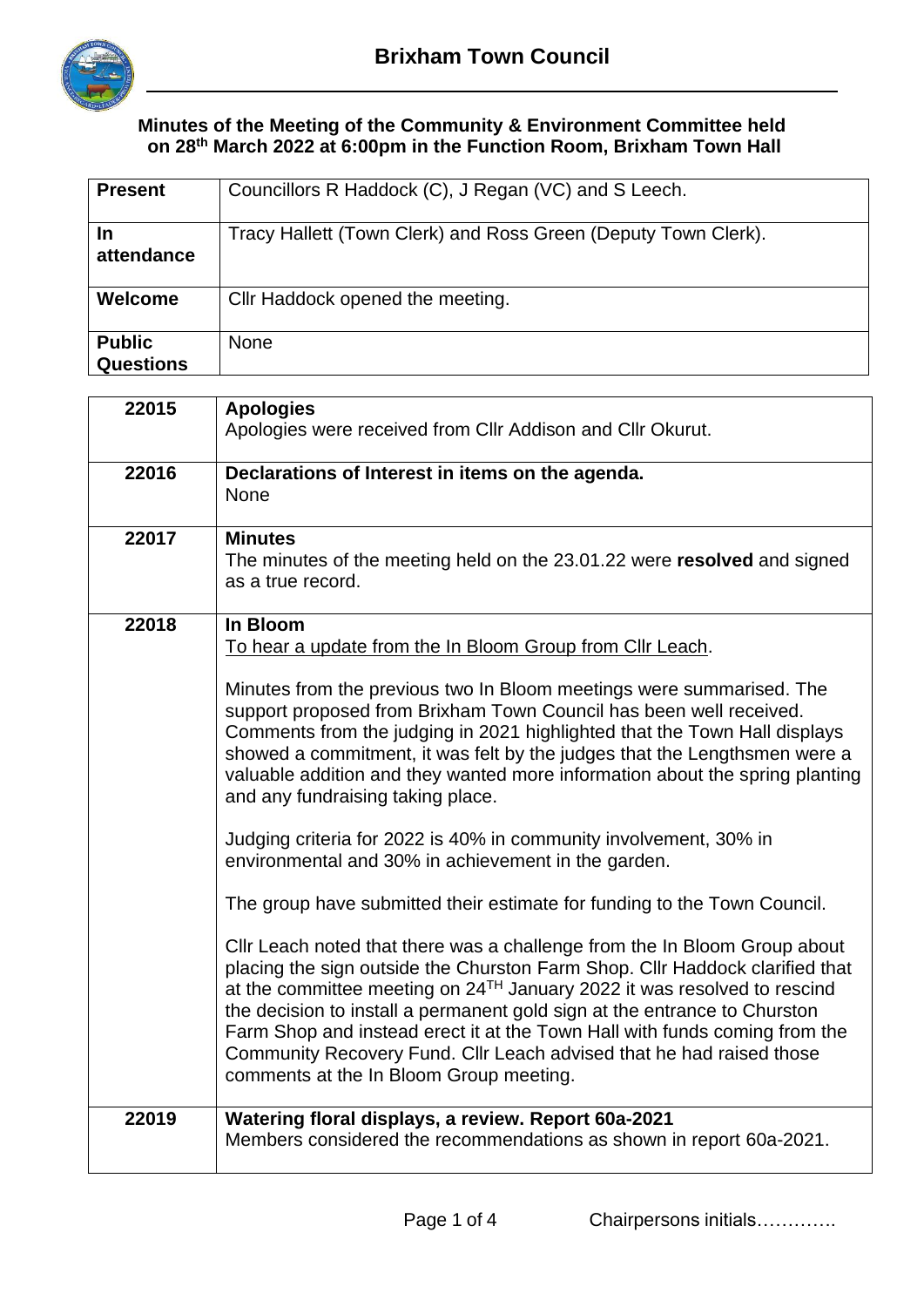|                                                          | CIIr Leach asked that the traders in Middle Street continue to receive some<br>support with watering until the water butts are in place.                                                                                                                                                                                                                                                                                                                                                                                                                                                              |  |  |  |  |
|----------------------------------------------------------|-------------------------------------------------------------------------------------------------------------------------------------------------------------------------------------------------------------------------------------------------------------------------------------------------------------------------------------------------------------------------------------------------------------------------------------------------------------------------------------------------------------------------------------------------------------------------------------------------------|--|--|--|--|
|                                                          | It was resolved to support the recommendations contained in Report 60a-<br>2021. The Community & Environment Committee recommends to Full<br>Council, that Brixham Town Council:                                                                                                                                                                                                                                                                                                                                                                                                                      |  |  |  |  |
|                                                          | Reduce the watering support in Middle Street, which can be done by:<br>Allocating £1,500 - £2,000 from the Community Recovery Fund for the<br>supply of a water harvesting scheme to support Middle Street Traders<br>to be more self-sufficient.<br>Ask the Town Hall Regeneration Task and Finish Group to consider<br>$\bullet$<br>rain water harvesting as part of the regeneration project.<br>Continue watering displays in Fore Street, the Town Hall and the 3<br>telephone boxes.<br>Continue to research the market for a suitable rain water harvesting<br>system for the telephone boxes. |  |  |  |  |
| 22020                                                    | Lengthsmen<br>a) To discuss and consider a report on works completed for the period<br>11 <sup>th</sup> January 2022 to 14 <sup>th</sup> March 2022.                                                                                                                                                                                                                                                                                                                                                                                                                                                  |  |  |  |  |
| Councillors noted the works completed by the Lengthsmen. |                                                                                                                                                                                                                                                                                                                                                                                                                                                                                                                                                                                                       |  |  |  |  |
|                                                          | Cllr Haddock raised concerns that jobs around Pillar Avenue were being<br>completed on private footpaths.                                                                                                                                                                                                                                                                                                                                                                                                                                                                                             |  |  |  |  |
|                                                          | The Town Clerk assured that work is only being completed on public<br>footpaths.                                                                                                                                                                                                                                                                                                                                                                                                                                                                                                                      |  |  |  |  |
|                                                          | Cllr Haddock asked if a larger trailer should be considered to reduce the<br>amount of trips being undertaken to the recycling centre.                                                                                                                                                                                                                                                                                                                                                                                                                                                                |  |  |  |  |
|                                                          | The Deputy Town Clerk advised that research is taking place for a second<br>vehicle for the Lengthsmen service. The specification is for a utility vehicle<br>with a mesh cage on the back which could carry more green waste and<br>reduce the regular trips to the recycling centre.                                                                                                                                                                                                                                                                                                                |  |  |  |  |
|                                                          | b) To review the 2021-22 budget.                                                                                                                                                                                                                                                                                                                                                                                                                                                                                                                                                                      |  |  |  |  |
|                                                          | The budget was noted.                                                                                                                                                                                                                                                                                                                                                                                                                                                                                                                                                                                 |  |  |  |  |
| 22021                                                    | <b>Policies</b><br>Members considered the Climate and Environment Actions Points and<br>discussed the short, medium and long term aims.                                                                                                                                                                                                                                                                                                                                                                                                                                                               |  |  |  |  |
|                                                          | Councillors requested that photos be submitted of any wildflower seeding to<br>support the portfolio for the In Bloom Group. They would also like to see a<br>sign put in place on any wildflower verges sown by the Lengthsmen to show<br>it's been completed by Brixham Town Council.                                                                                                                                                                                                                                                                                                               |  |  |  |  |
|                                                          | The Deputy Town Clerk advised that a questionnaire has been circulated via<br>Social Media seeking input from residents and businesses for new and                                                                                                                                                                                                                                                                                                                                                                                                                                                    |  |  |  |  |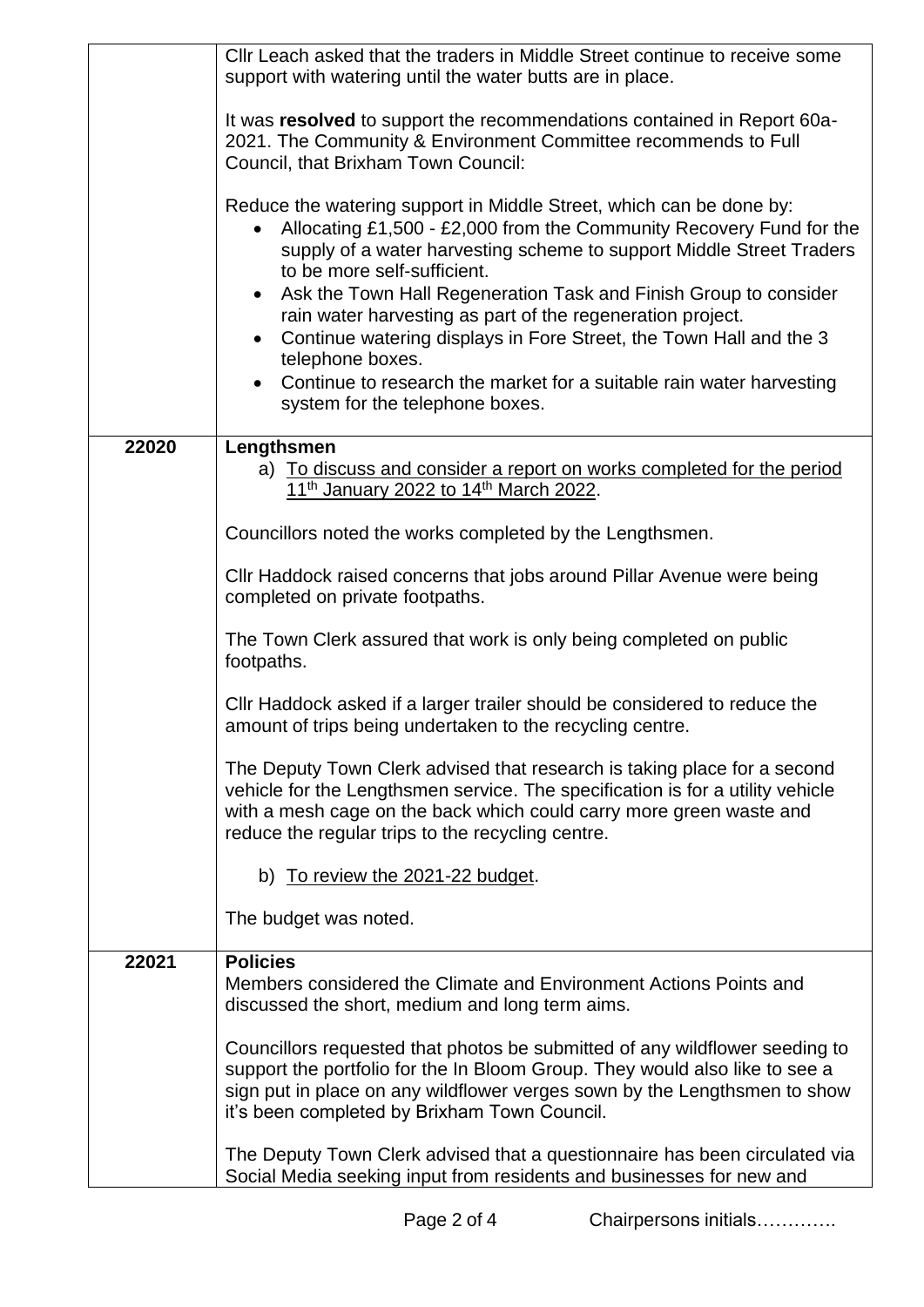|       | innovative sustainability ideas that can shape our action points. The<br>document will be a working document that is regularly reviewed.                                                                                                                                                                                                                                                                                                        |  |  |  |
|-------|-------------------------------------------------------------------------------------------------------------------------------------------------------------------------------------------------------------------------------------------------------------------------------------------------------------------------------------------------------------------------------------------------------------------------------------------------|--|--|--|
|       | Councillors were in agreement with the short, medium and long term aims<br>identified in the Climate and Environment Action Points.                                                                                                                                                                                                                                                                                                             |  |  |  |
| 22022 | <b>Projects</b>                                                                                                                                                                                                                                                                                                                                                                                                                                 |  |  |  |
|       | a) Queens Green Canopy. Report 09-2022 - To discuss and consider.                                                                                                                                                                                                                                                                                                                                                                               |  |  |  |
|       | Members considered the recommendations and it was resolved to support<br>the recommendations contained in Report 09-2022. The Community &<br>Environment Committee recommends to Full Council, that Brixham Town<br>Council:                                                                                                                                                                                                                    |  |  |  |
|       | 1. Agreement to the revised cost of £510 to purchase and install a bench<br>and a plaque beside the tree to commemorate the occasion.<br>2. To purchase Mason Bees and Ladybirds for Bug Hotels across all<br>allotment sites owned by the Town Council, and Mason Bees to the<br>Town Hall. The anticipated cost will be £540 and can be taken from<br>the Community Projects fund.                                                            |  |  |  |
|       | b) Floral Displays - To hear an update.                                                                                                                                                                                                                                                                                                                                                                                                         |  |  |  |
|       | The Deputy Town Clerk advised the flowers for the floral display have been<br>ordered and are due to arrive at the start of May. The flowers will be in red,<br>white and blue, contributing towards Brixham Town Council's celebrations for<br>the Queen's Platinum Jubilee. Westcountry Baskets are providing the service<br>this year.                                                                                                       |  |  |  |
|       | c) Bunting / Fore Street Display. Report 13-2022 - To discuss and<br>consider.                                                                                                                                                                                                                                                                                                                                                                  |  |  |  |
|       | Councillors commented on the positive appearance a Summer Display would<br>give the town centre. Members considered the recommendations and it was<br>resolved to accept the recommendations within:<br>1. Create a Summer Display in Fore Street and retain a bunting display<br>in Middle Street.                                                                                                                                             |  |  |  |
| 22023 | <b>Allotments. Report 12-2022</b><br>To discuss and consider the recommendations shown in report 12-2022.                                                                                                                                                                                                                                                                                                                                       |  |  |  |
|       | It was resolved to accept the recommendations within:<br>1. Brixham Town Council will continue to review existing allotment<br>boundaries and explore reducing larger plots into smaller manageable<br>areas if the opportunity arises to increase availability and minimise the<br>waiting time.<br>2. Brixham Town Council to develop a 'Community Gardening' guidance<br>document to support residents in creating community growing spaces. |  |  |  |
| 22024 | Date of next meeting<br>To note the date of the next meeting which is scheduled for the 23 <sup>rd</sup> May<br>2022.                                                                                                                                                                                                                                                                                                                           |  |  |  |

 $\overline{\phantom{a}}$